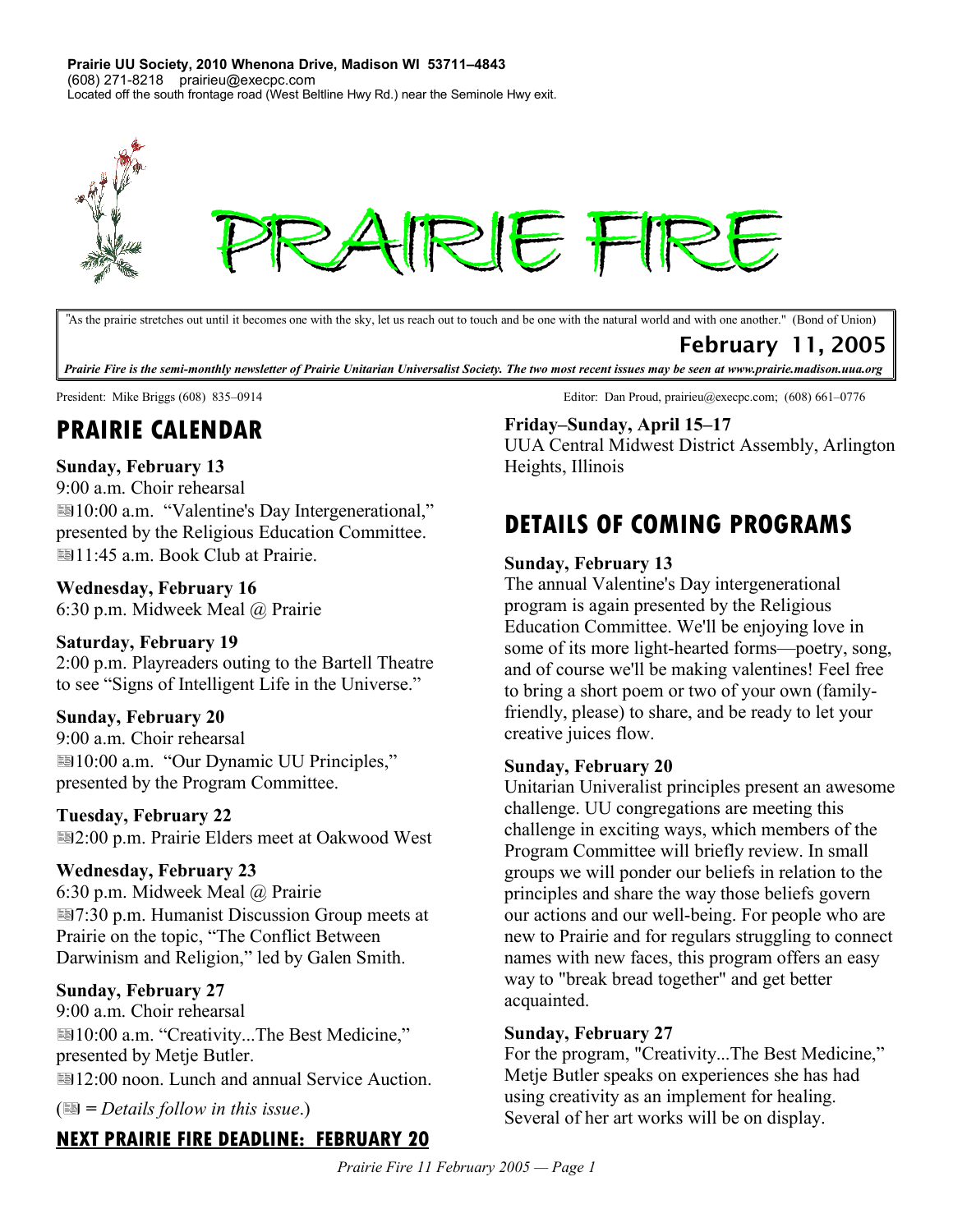# **OUR SOCIETY**

## **PRAIRIE BOOK CLUB'S NEXT SELECTION**

The Prairie Book Club meets at Prairie on **February 13**, starting about 11:45 a.m. We will discuss *Krakatoa, The Day the World Exploded: August 27, 1883*, by Simon Winchester (385 pages). The explosion of the volcano-island Krakatoa (near Java) also caused a tsunami. You can find more details and a reading guide at http://www.bookbrowse.com/.

### **HUMANIST DISCUSSION GROUP NEWS**

The humanist discussion group, started by a group of Prairie members, continues to grow. More than 20 attended our lunch and discussion gathering at the Prairie Meeting House on January 16, including several from outside the membership of Prairie. We discussed *Humanism and Its Aspirations, Humanist Manifesto III*, a statement of humanist principles developed in 2003 by the American Humanist Association as a successor to the original Humanist Manifesto of 1933. We all seemed to find ourselves in accord with this brief document, though some would have favored a document that went further and was more specific.

Drawing on her own background as a religious humanist, the Rev. Sarah Oelberg provided some very informative background on the development of humanism along secular and religious lines in America and within the Unitarian Universalist denomination. We also talked about the possibility of affiliating with the American Humanist Association, and about possible names for our group, matters we decided to pursue further at our next monthly meeting.

We will follow the popular meal and discussion format when we next gather at the Meeting House on **Wednesday, February 23, 7:30 to 8:30 p.m.**, following the Midweek Meal potluck (which starts at 6:30 as usual). Galen Smith will lead a discussion on *The Conflict Between Darwinism and Religion*. Those interested in the humanist discussions can stay informed by sending e-mail to rwpark@loonfoot.com asking to be added to the humanist email list, or by checking the Events page of our Web site at http://humanist.madisonwi.us.

# **PRAIRIE MEETING FEBRUARY 20 WILL DISCUSS BUILDING CONCEPT DRAWINGS**

Prairie members will have the opportunity to discuss the concept drawings on display outside the kitchen in a special congregational meeting after the Sunday service on February 20. Feedback will be solicited by the Long Range Planning Committee.

Please take some time to familiarize yourself with these concept drawings for a building adjacent to Eage School in Fitchburg.

The Long Range Planning Committee also invites members to submit information about alternate sites as soon as possible. See the January 7 *Prairie Fire* issue for more information.

# **PRAIRIE ELDERS MET ON FEBRUARY 22**

Prairie Elders meets Tuesday, February 22, at 2:00 p.m. in the second floor activity room of the Oaks Building at Oakwood Village West on Mineral Point Road. Topic: Age Discrimination. Participants are welcome to relate examples of age discrimination and offer suggestions for effectively counteracting it.

Prairie Elders was organized in August 2004, to provide mutual support and good times for members and friends over 65. The group has around 25 participants, including a few southmigrated snow birds.

This animated group has a preference for lively topics, which have ranged from the presidential election to a moving photo exhibit of family, friends, mentors, and pets who have influenced our lives. The upcoming discussion on age discrimination was suggested by a member who recently experienced it.

Humor and support are a given at each meeting. Sharing tips is common. A casual comment at the January meeting resulted in a valuable exchange that provided one person a needed piece of equipment and another some welcome space in the living room.

For further details contact Doleta Chapru, 238- 4970; Donna Murdoch, 260-8551; or Rosemary Dorney, 238-4382.

*Bob Park*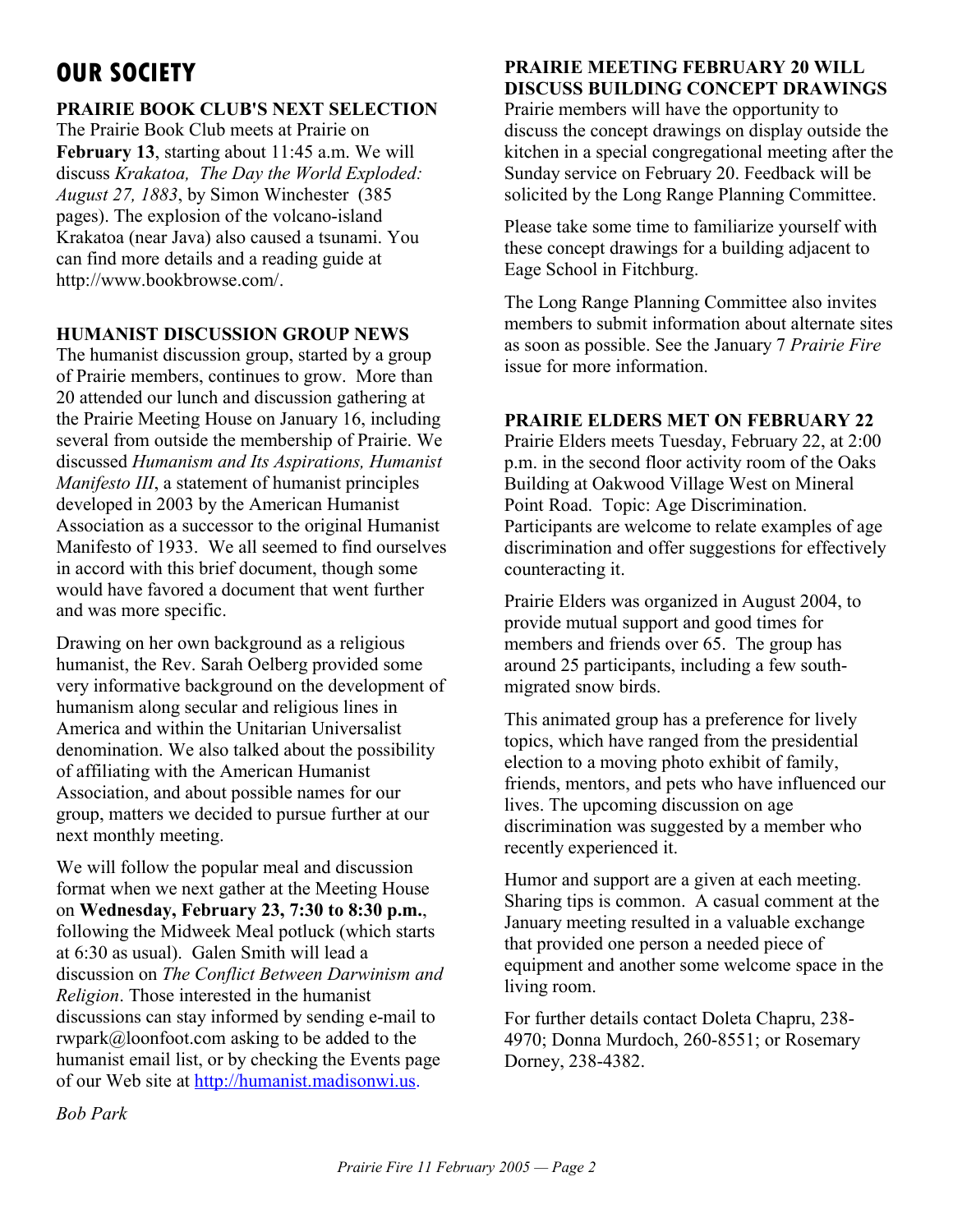#### **2005 SERVICE AUCTION IS COMING!**

The Annual Service Auction is scheduled for **February 27**, at 12:00 immediately following the Sunday program. We will follow the our fun-filled tradition and have Orange Schroeder as our auctioneer. Let's see if we can top previous years in donations of original and very much needed contributions. Of course we want everyone to attend even if you cannot donate a service, to bid on services offered by others! A luncheon will be provided at a modest cost and child care will be provided.

Last year donated services included home-baked breads, cakes, and salsa; a bed and breakfast weekend; musical evenings; several different homecooked dinners for 8 plus people, dreamcatchers, a wilderness adventure, piecrust making workshop, music lessons, pet sitting, housecleaning, child care, swim party, a test drive in a mini coupe, portrait sessions, and assistance with various computer, CD and Web page projects. It never fails to amaze me how many talents and skills emerge in time for the auction. We have a request already from a member who would like to bid on pet-sitting again this year.

Consider the talents and skills that you have to offer that others might appreciate. Please call, write, or email Kathy Converse at conversekrtm (at) msn.com, 238-1856, or 630 Pickford Street, Madison 53711. Call or e-mail us now and save us a phone call.

*Kathy Converse, Finance Chair*

*(We protect our e-mail addresses. Substitute @ for (at) and type addresses without spaces.―Ed.)*

 $\mathcal{L}_\text{max}$  , and the set of the set of the set of the set of the set of the set of the set of the set of the set of the set of the set of the set of the set of the set of the set of the set of the set of the set of the

# **PRAIRIE WEB SITES**

*Prairie UU Society: prairie.madison.uua.org Prairie News Group: groups.yahoo.com/group/prairienews/ Prairie Views Group: groups.yahoo.com/group/prairieviews/ Social Action: socialaction.homestead.htm Humanist Discussion Group: http://humanist.madisonwi.us Long Range Planning Committee: www.execpc.com/~prairieu/ planning (no space)*

*(For this last address, type it directly into your browser. Omit the space before "planning".)*

Thursday, February 10, is the Islamic New Year, 1426. This day is a reminder of the prophet Muhammad's Hijrah (migration) from Makkah (Mecca) to Madinah (Medina) in 622 C.E. Some modern-day Muslims send greeting cards and celebrate the new year. However, no religious services are associated with the holiday.

**~~~~~~~~~~~~~~~~~~~~~~~~~~~~~~~~~~~~~~**

**~~~~~~~~~~~~~~~~~~~~~~~~~~~~~~~~~~~~~**

# **DENOMINATIONAL AFFAIRS**

#### **UPDATE ON THE UU-UNO**

Education, because of its monumental impact on society, has been chosen for the UU-UNO's 2005 Every Child is Our Child program, which aims to underwrite the education of 1200 children orphaned by AIDS in eastern Ghana. The goal is to support these children throughout their schooling, ultimately expanding to help children in other countries as well. The first priorities in this effort will be:

- 1. An assessment of the specific needs of these children, who have lost one or both parents to AIDS or are caring for their ill parents. These children are either alone, or bearing responsibility for other children. Some have never been to school.
- 2. Identification of the local schools in the Manya Krobo District which can provide education and other basic needs and monitor the children's progress.
- 3. Funding for start-up costs. In the years to come, the UU-UNO will follow the children's progress and witness the changes in their lives.

To be a part of this journey from the beginning, become a member of the UN-UNO. Contact Pat Watkins at 233-5795.

*Pat Watkins*

#### **PRAIRIE OFFICE ADMINISTRATOR HOURS**

*Mondays 8–10 p.m.; Saturdays 10 a.m.–12 noon*

 $\mathcal{L}_\text{max}$  , and the set of the set of the set of the set of the set of the set of the set of the set of the set of the set of the set of the set of the set of the set of the set of the set of the set of the set of the

# **SHAAREI SHAMAYIM CALENDAR**

*Saturdays 8:45 a.m.–1:15 p.m. Prairie Liaison: Celeste Robins 249–5933*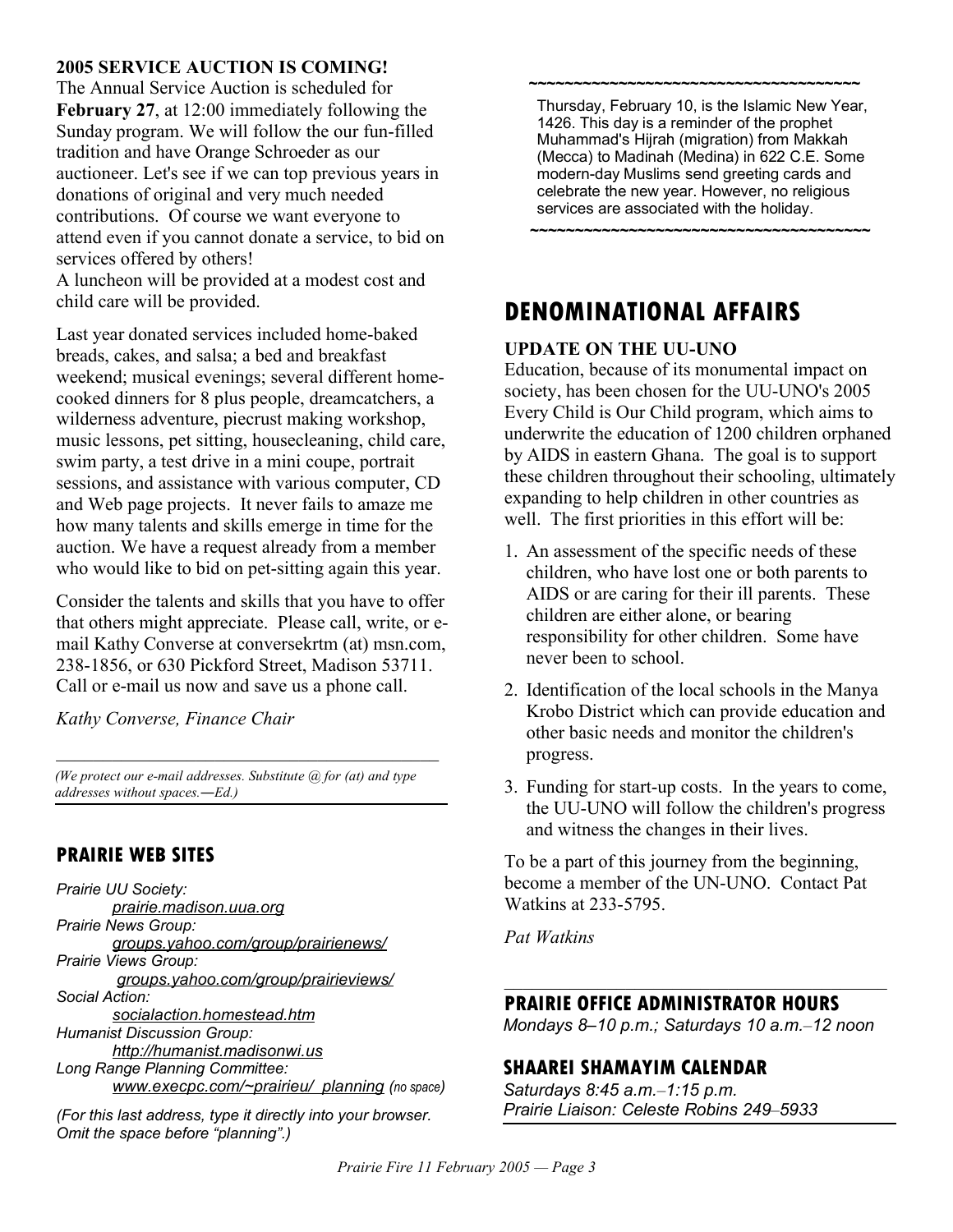## **UUA GENERAL ASSEMBLY EXHIBIT INFO**

This year the General Assembly will be held in Fort Worth, Texas, the city "Where the West Begins."

Approximately 60,000 square feet will be available for GA exhibitors.

Congregations can reserve space singly or cooperatively, and are encouraged to "incorporate the talents of congregation members into their exhibit space." Members can also sell items through UNI-UNIQUES on a consignment basis (for more information on UNI-UNIQUES, contact Nancy Warren-Oliver at (585) 248-5688, email nancy@uniuniques.com, or visit www.uniuniques.com. Requests forms for exhibitor space or ad space in the GA program must be delivered to the GA office by February 2, 2005. Call (617) 948-4209 or  $\frac{\text{gaoffice}(a)$  uua.org for details.

# **MEMBERSHIP**

Please welcome our new members!

Ron and Corrine Hornbeck (and daughters Rowan and Cadence, and son Graham) 4213 Manitou Way, Madison, WI 53711 274-3895 ron (at) obviousproductions.com corrine (at) obviousproductions.com

*(We protect our e-mail addresses. Substitute @ for (at) and type addresses without spaces.―Ed.)*

 $\mathcal{L}_\text{max}$  , and the set of the set of the set of the set of the set of the set of the set of the set of the set of the set of the set of the set of the set of the set of the set of the set of the set of the set of the

# **REMEMBERING DAN WILLARD**

As reported by Rick Owens, Prairie friend Dan Willard passed away at the age of 70 on January 21, 2005, at his home in Bloomington, Indiana. Memorial services were held at the Unitarian Universalist Church in Bloomington.

Dan was an ecologist and wetlands biologist, and an inspiration to many colleagues and students. After teaching for 30 years, he served as president of the Sycamore Land Trust in Indiana from 2001 to 2004. "During his term as president, the land trust really took off," according to a spokesman for the group. "The acreage we protected grew about 600 percent during that period." The land trust protects 3,500 acres across 12 counties in south-central Indiana.

Rick wanted to share the following remembrance that his father, a close friend of Dan's, wrote:

Dan was a rare individual: a competent scientist and naturalist, with a deep concern for the natural environment, a kind and generous person, and a genuinely funny man with a light-hearted view of the crazy world we live in.

My favorite memory of him relates to a float trip down the east fork of White River. About 14 years ago, I built a 17 foot wooden boat, based on the lines of the combination rowing/sailing boats used as water taxis in the New York and Boston harbors a century before. Dan saw the boat and fell in love with it. We named it "Callipygous," Greek for "having beautiful buttocks."

In the late summer of 1995, he, my son Rick and I launched the boat, powered by a small outboard and laden with food, beer, and a tent in the tailwater below Williams Dam, west of Bedford. We putt-putted slowly down White River, in near idyllic surroundings. For miles we saw no people nor houses. Wildlife was everywhere. There were bald eagles, and the trees near the water showed the toothmarks of hungry beavers. (There) were a pair of black swans, incredibly handsome creatures with glossy black feathers and bright red beaks....The whole trip was like a hike in the Sierra with John Muir as our personal guide....

Dan loved to row the boat, and kept it much of the time in subsequent summers. I wish he could be here to use it this summer. Dan was a unique and wonderful man. We'll miss him.

# **PROGRAM**

## **BOOKS FROM "DEATH AS PART OF LIFE'S JOURNEY"**

Someone suggested I list in the *Prairie Fire* the books I referred to in my presentation on January 23. The ones I specifically referred to were:

- *A Year to Live,* by Stephen Levine
- *Buddhism Without Belief,* by Stephen Batchelor
- *The Tao of Physics,* by Fritjof Capra
- *No Death, No Fear,* by Thich Nhat Hanh
- *How We Die,* by Sherwin Nuland
- *The Fall of Freddie the Leaf,* by Leo Buscaglia (the children's story)

There are others, if anyone is interested.

*Linda Sheehy*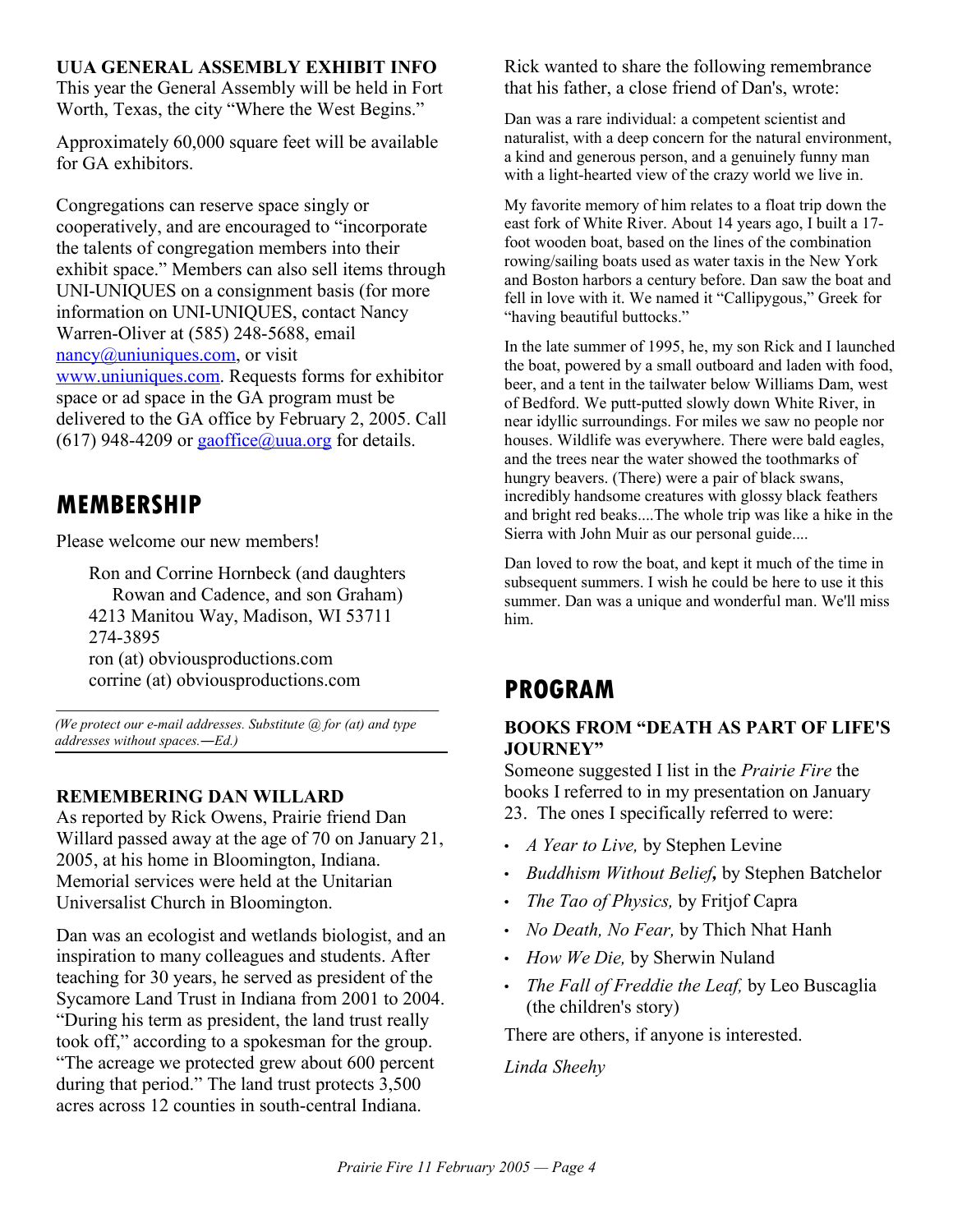# **LETTERS TO THE EDITOR**

Hello, UUs!

I'm a UU from southeastern Wisconsin,

working with Christians for Equality in Wisconsin www.marriage-equality-wi.org, a group of people of faith who support LGBTQ rights. Our state legislature will be voting on a proposed amendment to the Wisconsin constitution that would define marriage "or anything similar" as between a man and a woman. Such an amendment would likely result in rescinding currently offered partnership benefits, as well as in denying equal rights for LGBTQ people in the future. CEW aims to publicize the fact that Christians and other people of faith oppose the amendment and support LGBTQ rights. We held a well-attended seminar in Milwaukee on December 4 and many members of the press said they were surprised to hear that Christians opposed the amendment. That's why we still have work to do. You can help prevent the erosion of equal rights:

1. Contact your state senator and arrange to meet so you can express your opposition to this amendment.

2. Write a letter to the editor of your local paper expressing your opposition to the amendment.

3. Attend the CEW Rally Day on **Tuesday, February 22, 10:30 a.m.-1:00 p.m.**

The CEW Rally Day Schedule 10:30—Press conference.

11:00-Noon—Advocacy training with UU social justice coordinator Wendy Cooper. 12:15-12:45—Capitol Rally. Music and speakers. 1:00—Constituent meetings with state senators. Call your senator's office and make an appointment. (For help, see www.legis.state.wi.us/waml.)

Please send a reply email to me to let me know you'll be there. We'd like to get an idea of how many to expect and we'd like to expect MANY!!!

For more info, see: www.marriage-equality-wi.org

In Peace,

*Jennifer Thomson United Unitarian and Universalist Society, Mukwonago, Wisconsin*

# **OTHER NEWS**

# **IHN RUBY SLIPPERS BENEFIT: THERE'S NO PLACE LIKE HOME**

The Interfaith Hospitality Network invites you to its annual Ruby Slippers Benefit to support programs for homeless families with children. The benefit takes place on **Saturday, February 28**, at 7:00 p.m. at the Concourse Hotel.

A silent auction will begin at 7:00 p.m., and a live comedy auction, hosted by Jonathan and Kitty from 105.5 MMM, will start at 8:30 pm. Tickets are \$35 per person. A table of eight can be purchased for \$280. For more information, call 294-7998.

# **BUS TOUR OF CIVIL RIGHTS SITES**

Have you ever wanted to see some of the sites of the civil rights movement: the Edmund Pettus bridge in Selma; 16th Street Baptist Church in Birmingham; Money, Mississippi, where Emmett Till was lynched? These and many more are included in a tour being offered this spring by the Unitarian Universalist Fellowship of Elkhart, Indiana.

The **April 9-17** tour has been planned and will be led by the Rev. Dr. Gordon Gibson, minister of the Elkhart Unitarian Universalist Fellowship, who was involved in the early stages of the 1965 Selma voting rights campaign and was the Unitarian Universalist minister in Mississippi, 1969-1984. The Rev. Ed Harris, a native of Birmingham, will also be on the tour as a resource.

The tour, by luxury motor coach, will include all admission charges, overnight accommodations, and most meals. Videos on the bus and visits with 1960s acdtivists will supplement the site visits. The tour will begin and end in Birmingham, Alabama.

For full details on cost and schedule, you can go to the Elkhart Fellowship's Web site at www.uufe.org. You can also request a printed version by writing UUFE, P.O. Box 584, Elkhart, IN 46515, or by emailing judygibson  $\omega$  juno.com. Registration is on a first-come basis with only 30 seats available.

A participant in the 2004 Tour said, "the stories from the folks who were 'in the trenches' make the Movement come alive." Another participant described it as "seeing the Movement through the real experiences of real people."